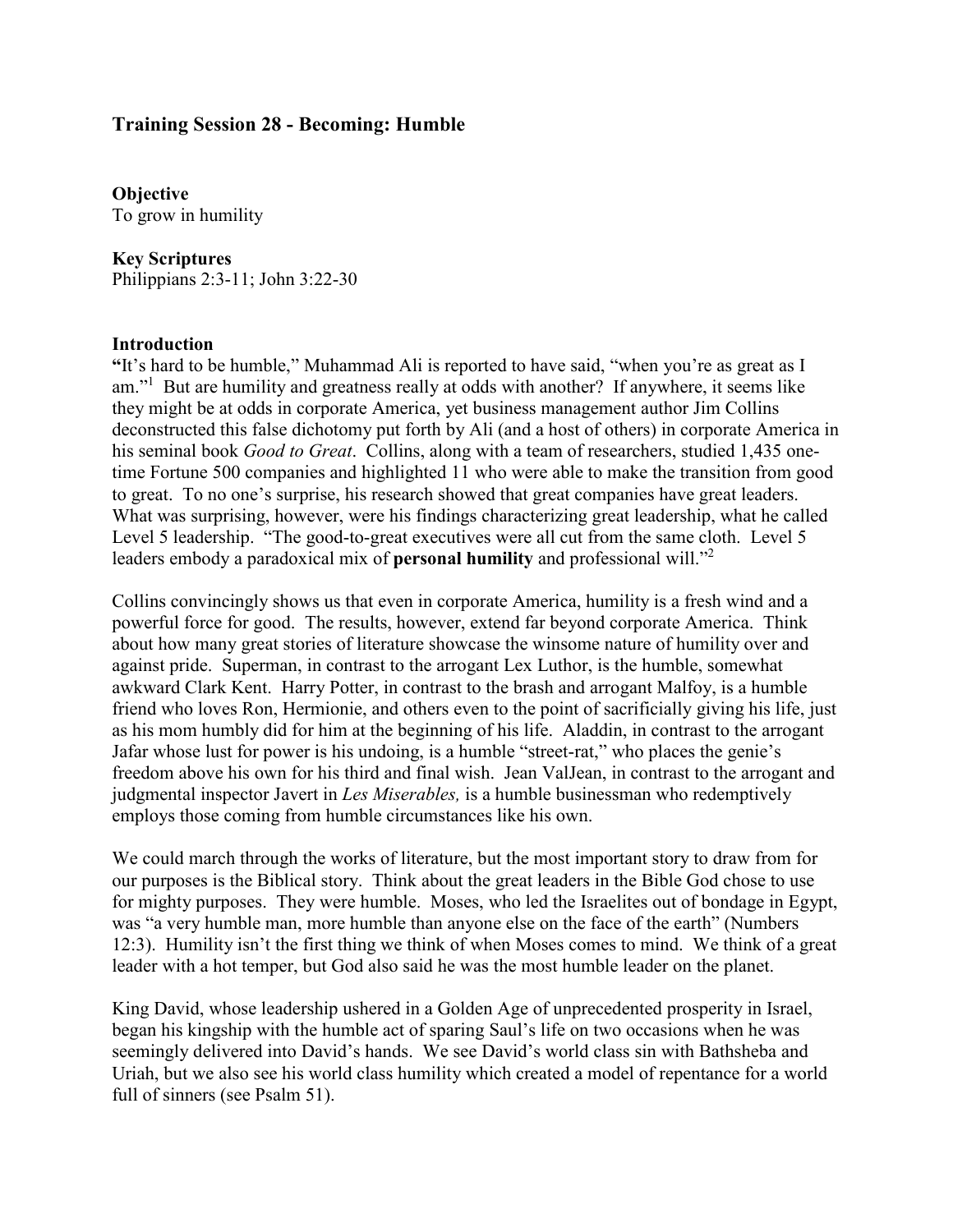Then there is Mary, the one God chose to be the mother of His Son, because He was "mindful of the **humble** state of His servant" (Luke 1:48). God desires humility in His leaders and this is the type of person we want to become, so let's dive into the deep and life-giving waters of humility and figure out how we can walk with a God-honoring humility that makes us and those around us better. Here is the first step we all must take to walk in a God-honoring humility:

### **1. Humility joyfully thanks God and others**

Ali called himself the greatest. What if Jesus called you the greatest? Jesus did just that with John the Baptist. He said, "among those born of women there has not risen anyone greater than John the Baptist" (Matthew 11:11). Why was he so great in God's eyes? To understand the answer to the question you need to meet the man.

John was an up and coming star. He was a dynamic speaker with a charismatic personality and strong leadership skills. His future looked bright. Crowds were flocking to hear him speak, but there was a problem, according to John's followers. HIs followers noticed the crowds were starting to dwindle a bit because of another leader emerging on the scene. This other leader was beginning to attract crowds and John's disciples were lamenting that "everyone is going to him" (John 3:26).

John the Baptist didn't see the situation quite like his disciples did. He said, "A person can receive only what is given them from heaven" (John 3:27). Herein lies the first and critical step John took toward a life of humility. Every accomplishment, every success, every victory, every promotion, every relationship, every sale, "*Every good and perfect gift is from above, coming down from the Father of the heavenly lights*" (James 1:17). It's all a gift. When we recognize this, we give thanks to God with great joy.

Our humility training session follows our gratitude training session for a reason because humility follows gratitude. John the Baptist told his disciples this as did another John—John Maxwell. Leadership consultant John Maxwell said he defines humility "as an *everyday choice* to credit God for our blessings and others for our successes."<sup>3</sup> Maxwell takes us back to the everyday choices we each must learn to habitually make in the school of gratitude. Over and over we make everyday choices of gratitude to develop habits of gratitude. We're grateful to God for His blessings and, according to Maxwell, to others for our successes.

When we're constantly giving credit and thanks to God and others, humility waxes and pride wanes. We've all heard humble interviews of those who accomplished great things and we've heard prideful interviews. Humble interviews look like a quarterback thanking his line, his receivers, his coaches, and everyone else in the organization. Not to beat up on boxers, but prideful interviews sound like just about anything out of Floyd Money Mayweather's mouth, such as, "I've accomplished everything. There's nothing else to accomplish. I am the best... Ali was a great fighter, but I'm better. [Sugar Ray] Robinson was a great fighter, but I'm better."<sup>4</sup>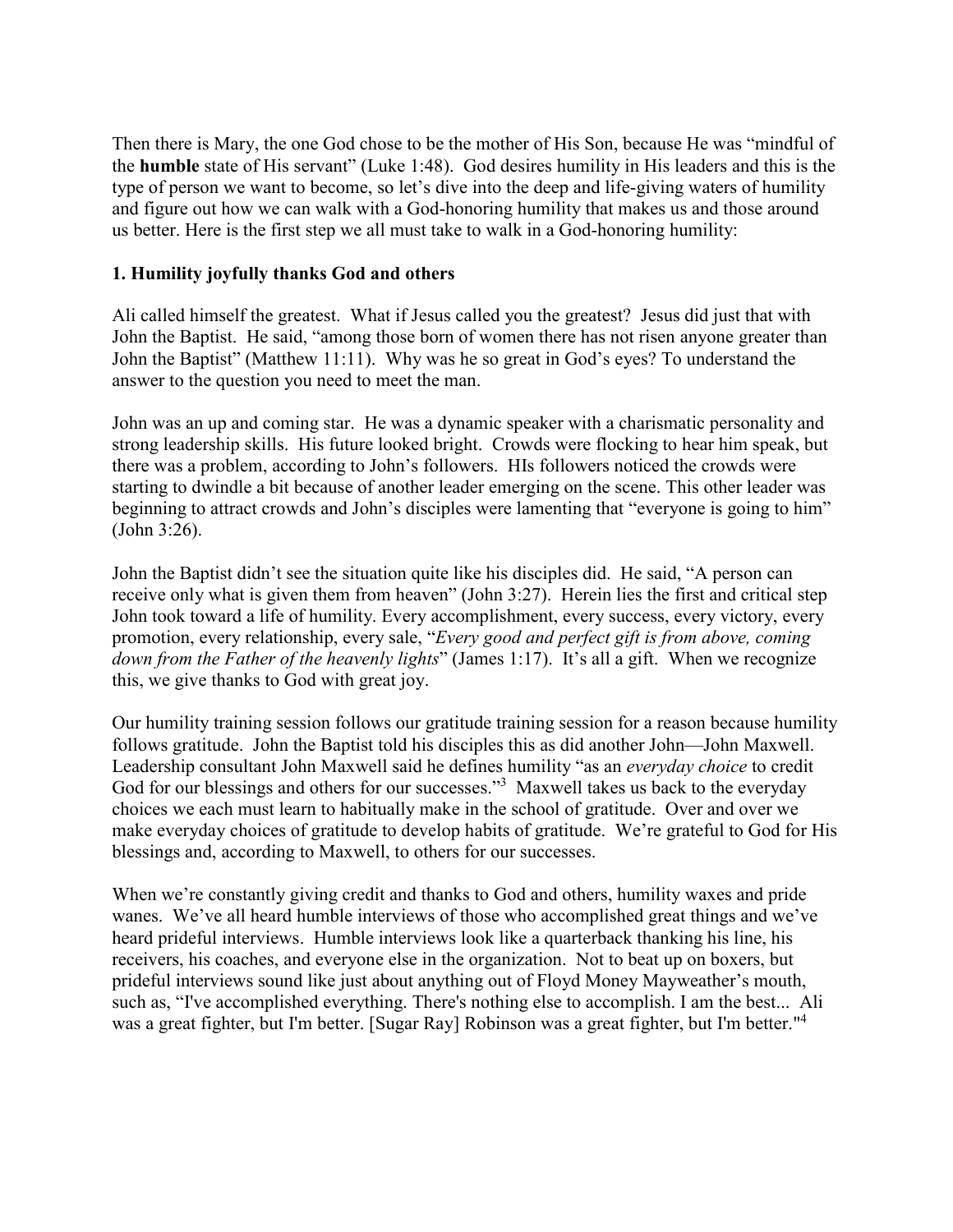### **2. Humility celebrates your place in God's story**

Let's return to John the Baptist and learn from the second step he took towards the greatest humility the world has ever known from anyone other than Jesus. To begin with, John realized his sin made him so unworthy of Jesus that he shouldn't even be allowed to untie the straps of his sandals (John 1:27). Disciples never touched their master's feet in the first century. Such menial foot washing work was reserved for the lowest of the low (like servants and slaves), not for disciples. John is essentially saying, "I'm not even worthy to be a footwasher. I shouldn't be allowed to touch the strap of his sandal, much less his actual foot that the servants and slaves wash."

Balance this incredibly low view of himself (due to his sin), with the incredibly high view of himself gifted to him by God, "The friend who attends the bridegroom waits and listens for him, and is full of joy when he hears the bridegroom's voice. That joy is mine, and it is now complete" (John 3:29). Wonder of wonders, John knows what a lowly place he deserves because of his sin, but he also celebrates the exalted place he is given by the grace of God. "No longer do I call you servants, but I have called you friends," (John 15:15). John is a friend of God, and not just any old friend at the margins. He's the best man in Jesus's wedding. He knows the groom so well that his friendship with him brings a soul-anchoring joy.

Think about your very best friend in the entire world. Someone who is in your corner to celebrate the good times and walk with you through the dark valleys. John has found that in Jesus. Position, title, influence, status, applause of men and women, condemnation from men and women—he is impervious to it all. He has the one thing he needs. He knows his place. He's the best man and he's at the wedding to celebrate his best friend in the whole world and his heart is soaring with joy.

In other words, John's humility enables him to know his place in God's story as a best man and celebrate it without having to make the whole story about himself. He knows it's not his wedding party. Author Paul Tripp illustrates the joyful humility of celebrating our place in God's story through the lens of a kindergarten party when he was a teacher. The party was for Suzie. Suzie's mom brought favors for the whole class, and all the kids brought presents for Suzie and stacked them in front of Suzie, who was perched in the seat of honor at the head of the table. "One of the boys in the class wasn't pleased. He began to harrumph. As Johnny looked at his bag of favors - two tootsie rolls, a lollipop, and a plastic whistle - and compared it to Suzie's big pile of gifts, he got angrier and angrier. His harrumphing grew louder and louder. Finally, one mom helping out had enough. She came to Johny's seat at the table, knelt down to look him in the eye and said, "Johnny, it's not your party."<sup>5</sup>

Humility says, "It's not your party. This is a party for Jesus Christ. Amazingly enough, we're invited and placed in a position of incredible honor, but……it's……not……our…..party!" It's His. We can harrumph like Johnny and live the rest of our lives bitter and envious over some worldly slight in status or we can celebrate the undeserved, exalted status we've been given as best friends of God. The choice is ours.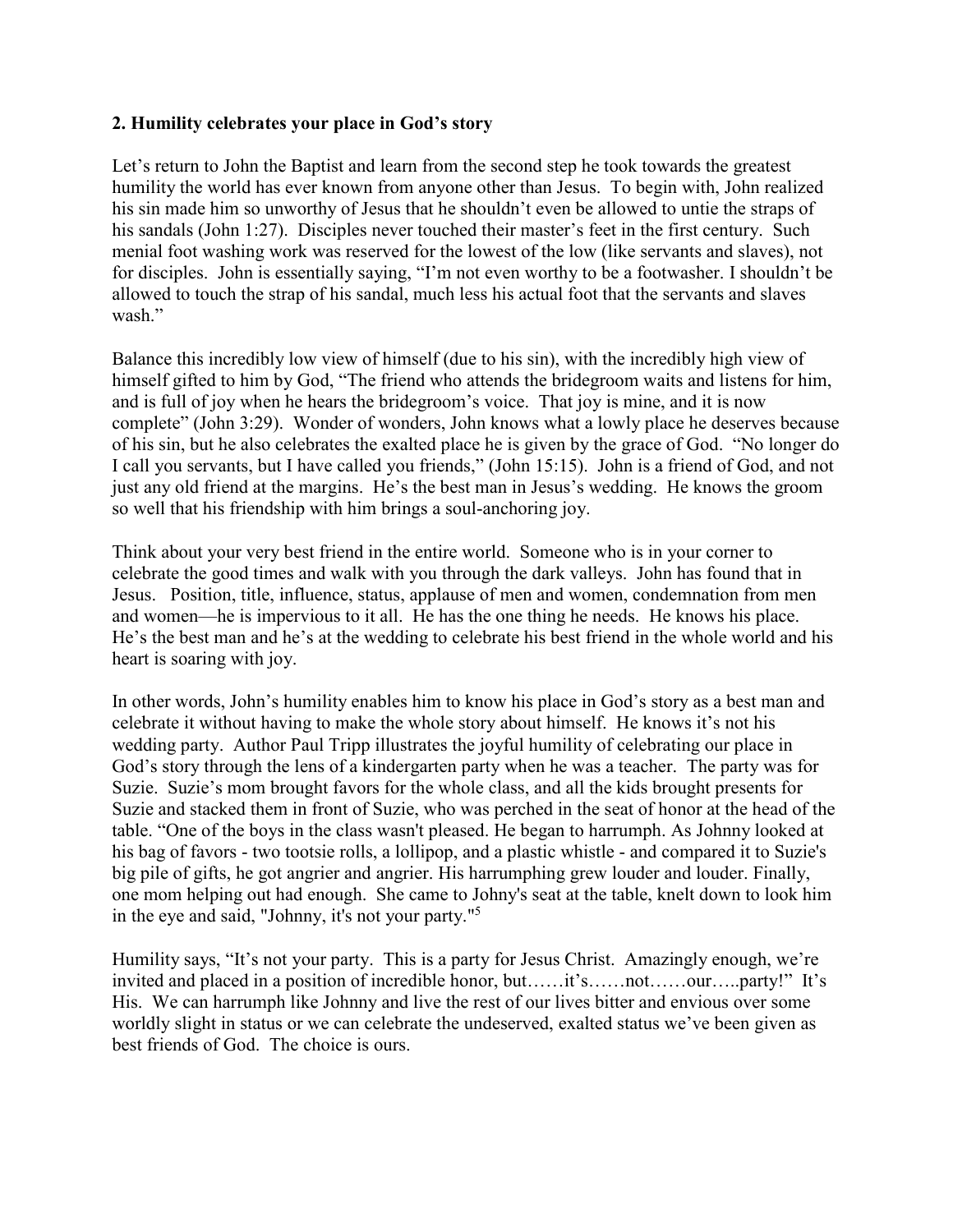#### **3. Humility considers the interests of others above your own**

John the Baptist had a fundamental choice to make. Do I promote the career, fame, influence, and reputation of Jesus OR do I promote my own? In making his choice, he gives a pithy, concise handle to grasp for humility when he told his disciples, "He must become greater; I must become less" (John 3:30). If we could just hold on to that sentence and make our lives about making Jesus greater we would have far greater lives than we could ask for or even imagine. He's the hero of the story. He's the hero of our lives. It's His party, not ours.

But here's the thing. Humility doesn't simply call us to make *Jesus* greater; God-honoring humility calls us to make *people* around us greater. Every son of Adam and daughter of Eve struggles with this because we all suffer from what Augustine called *incurvatus in se*—we're curved inward on ourselves. Martin Luther, drawing on this insight from Augustine, said, "Scripture describes man as so curved in upon himself that he uses not only physical but even spiritual goods for his own purposes and in all things seeks only himself".<sup>6</sup> Yet, as if he is taking a crowbar to straighten us out and point us toward others, Paul says, "Do nothing out of selfish ambition or vain conceit. Rather, in humility value others above yourself" (Philippians 2:3).

Oh my. Seems impossible, doesn't it? Asking us to value others above ourselves is like asking us to grow wings and fly. In little and big ways, we're asked to value others above ourselves. For example, humility means taking the shopping cart back at Trader Joes (because they never have places in the parking lot). It means not just dumping the shopping cart in some random spot in the Costco parking lot. Humility stops and picks up the trash when you miss the wastebasket on the way out of the bathroom at a restaurant. Either you pick it up or you make someone else do it.

How in the world can we pull this off? First, let's consider what we shouldn't do to value others above ourselves, then we'll look at what we should do to value others above ourselves. Paul says the first thing we shouldn't do is do anything with "selfish ambition" (Philippians 2:3). It isn't that Paul has no ambition because he tells us it was his "ambition to preach the gospel" (Romans 15:20). Rather, it is that he has a Christ-centered ambition, meaning he has a drive to seek Christ and His kingdom (Matthew 6:33), not selfish ambition.

Here's the difference, practically speaking. I have a friend who feels called by God to grow his company. Who doesn't, you say? Every sales team, every company in America has growth goals. Yes, yes, but here is the difference. Most companies and most employees within companies are seeking growth for growth's sake. Their goal, for example, is to be the largest provider of widgets in the country (or the like). On the other hand, my friend who feels called by God to grow his company is doing so because he wants more employees to experience the power of a Christ-centered company. Additionally, he wants more profit because that profit can be invested in Christ-centered development in underserved communities. One is growth for Christ's sake and for others' sake; the other is growth for your own sake. The same holds true at any level of employment in any company. Selfish ambition is a drive to promote yourself; Christ-centered ambition is a drive to promote Christ and others.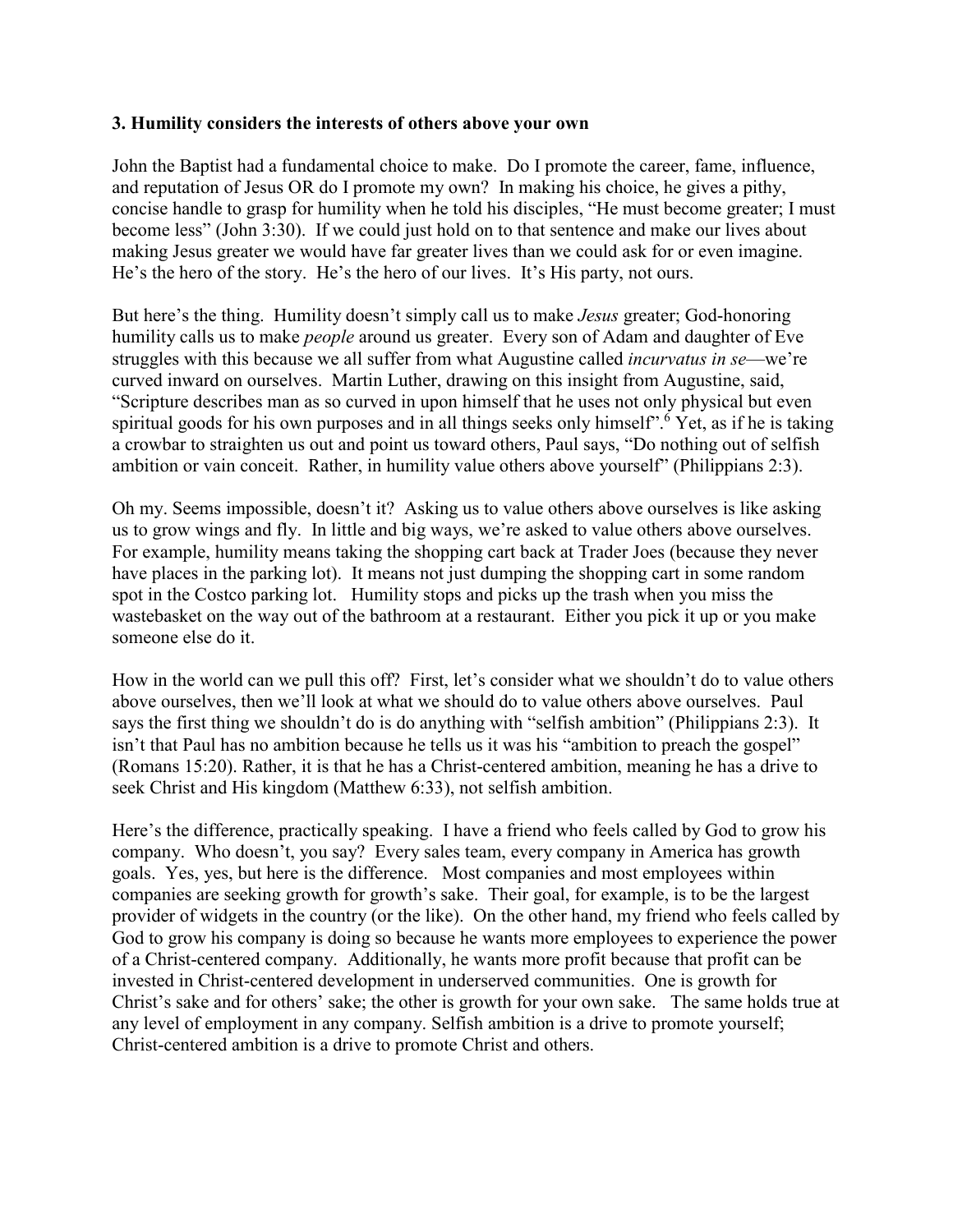Christ-centered humility, then, maintains a Christ-centered ambition or drive towards Christ and His kingdom, but it also does "nothing out of vain conceit" (Philippians 2:3). The Greek word for vain conceit is *kenodoxia,* which is made up of two Greek words. *Kenosis* means to empty oneself and *Doxa* means glory, honor, and respect. Therefore, if we have the sickness of vain conceit, it means we literally feel as if we are continually being emptied of glory and respect, causing an insatiable craving for glory and respect, much like an addict craves a cigarette.

If we feel like we're constantly being emptied of glory (*kenodoxia)*, then when our feet hit the floor in the morning we're incessantly driven by vain conceit to fill the ever-emptying hole of vanishing glory and respect. Rocky Balboa struggled with vain conceit in the very first movie. He wants to go the distance with the heavyweight champion of the world because then "I'm gonna know for the first time in my life, see, that I wasn't just another bum from the neighborhood." Thom Yorke, of the band Radiohead, who was asked why he continued to make music, even though he'd already achieved the success he hoped for, responded, "It's filling the hole. That's all anyone does." Vain conceit feels the need to continually fill the hole. Vain conceit says these things (being somebody, having respect, approval, and success) are out there. I must go get them. Earn them. Today is the day. I've got this. No, actually, you don't. Neither do I. What we have is a cruel taskmaster known as vain conceit and he won't let us off the treadmill. Ever.

Paul blows the whistle on us and tells us to stop chasing the tail of vain conceit. Instead, "in humility value others above yourselves, not looking to your own interests but each of you to the interests of others" (Philippians 2:3-4). Parents understand valuing the interest of others above your own better than most because for many of us the one relationship where we've experienced glimpses of valuing others above ourselves is with our children. We spend countless hours in the car taking our kids to soccer practice, piano lessons, tutors, and more because we value their interests above our own. The seemingly impossible challenge issued by Paul is to do this not just with your kids but with everyone around you.

## **4. Humility happens when Jesus becomes greater in your life**

The reason valuing everyone's interest above our own seems impossible is because it is impossible. It's not a natural thing; it's a supernatural thing. It should be noted that after Paul issues the humility challenge in Philippians 2:3-4 he points us to the only hope we have for a humble life in Philippians 2:5-11 (Jesus!) and calls us to "have the same mindset as Christ Jesus…who humbled himself." Some translations (like the NKJV) say Jesus "made himself of no reputation." That is humility. The one with the greatest reputation in the universe was willing to humble Himself and give up His reputation so we could possess a reputation unlike any other in the world.

Think on these marvelous things. Jesus, the one who possessed all the virtues under the sun, only commended one virtue in Himself when He said, "I am humble in heart" (Matthew 11:29). Then He said, "Take my yoke (of humility) upon you and learn from me...and you will find rest for your souls" (Matthew 11:29). When we take His yoke of humility, it brings rest. The evervanishing hole is filled. We can stop running and rest and receive.